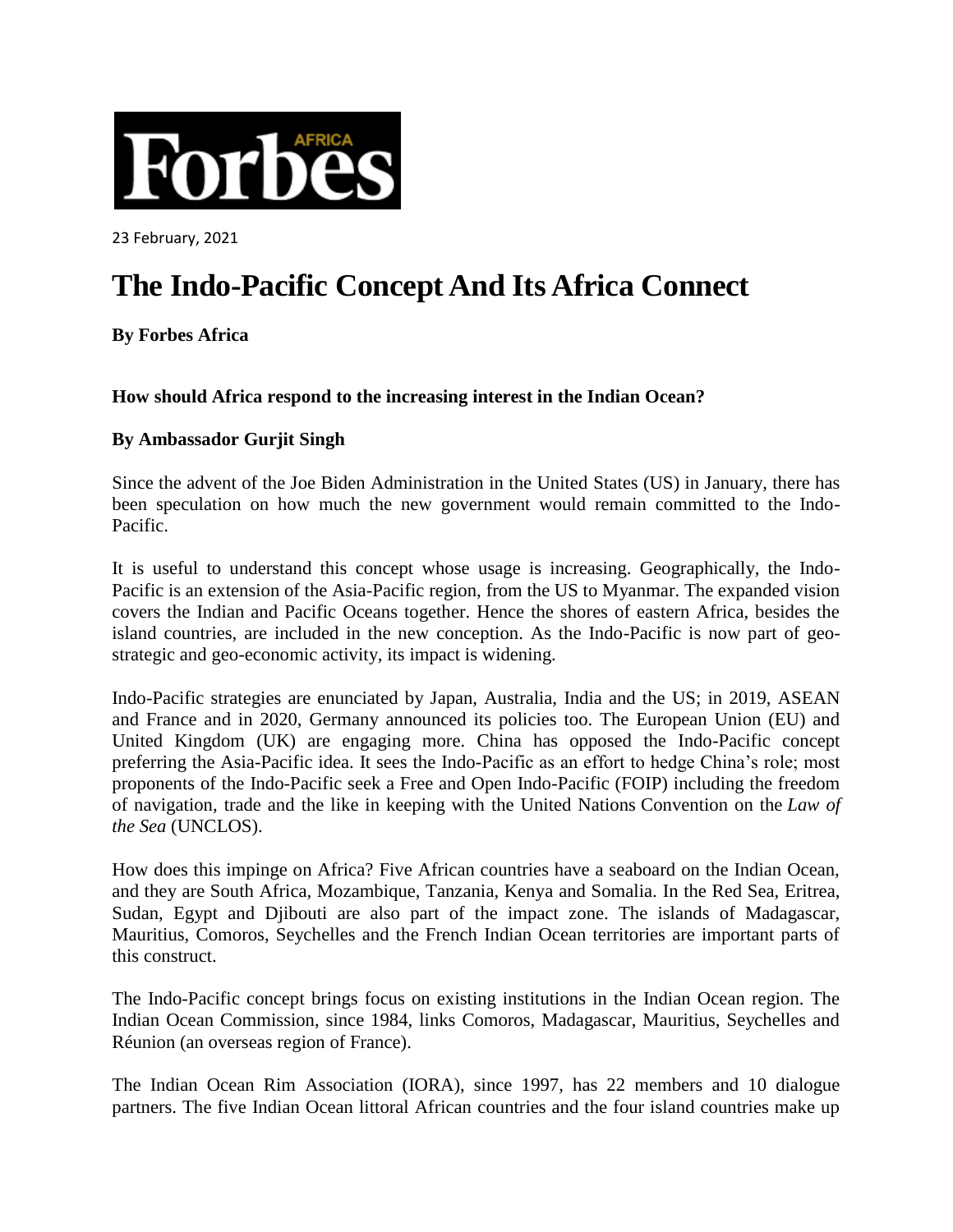40% of the membership which extends up to Australia. It includes four ASEAN countries (Indonesia, Thailand, Singapore, Malaysia), four SAARC members (India, Sri Lanka, Maldives, Bangladesh) and four from West Asia (Yemen, United Arab Emirates, Oman and Iran). Among the 10 Dialogue Partners are China, Egypt, France, Germany, Italy, Japan, the Republic of Korea, Turkey, the UK and US. Most of these are important players in the Indo-Pacific construct today. On February 4 2021, many participated in an IOR Defence Conclave organized by India. This shows the concern they all have with widening issues of maritime security in the region.

From 2012, when India assumed the IORA Chair, there has been a growing direction and determination to strengthen institutions and capacities within IORA. The Chairmanship came to South Africa in 2017 and now the UAE is the Chair. The first African country to chair IORA was Mauritius in 1997-98 and Mozambique in 1999-2000.Kenya and Tanzania have not chaired IORA at any time so far.

The Indo-Pacific Outlooks of Japan and France have sought to engage Africa conceptually. Promoting democratic values, protecting shipping, dealing with regional crises, and the presence of French forces in Djibouti, South Indian Ocean and the UAE are some of its many facets. Economic opportunities, the blue economy, development cooperation, S&T network, are part of a new approach to the Indian Ocean. Dealing with terrorism and radicalization are important goals. Japan, like the French, US and China, has a base in Djibouti. Djibouti is the focal point for much action around the Indo-Pacific policies. Djibouti acquired attention due to the piracy around the Gulf of Aden. The piracy was controlled but the interest of partner countries was enhanced.

Africa gains from the infrastructure development that partners develop. Djibouti perhaps epitomizes the coexistence of Belt and Road Initiative (BRI) with military engagement and securing projects with competitive financing for its development. Japan supports quality infrastructure in the Indian Ocean littoral. Projects in the Kenyan port of Mombasa and the Mozambique port of Nacala are strategic projects. China is involved in the railways in Djibouti, Kenya and Ethiopia. A Center for Strategic and International Studies (CSIS) report in June 2019 showed that China was investing in 46 ports in Africa with four on the Indian Ocean side in Durban in South Africa, Beira in Mozambique, Doraleh in Djibouti and Bagamoyo in Tanzania. These are mostly categorized as part of the BRI. Some of them are strategic in nature while others are infrastructure and trade facilitators.

China, through the BRI, has a strategic view and is grasping the opportunities. The countries which challenge its view are expanding their Indo-Pacific outlooks and engaging these with their existing Africa programs, like Japan with the Tokyo International Conference on African Development (TICAD), India with the India-Africa Forum Summit (IAFS), France with its Africa policy and the EU with its Africa EU summit process. The US' Africa strategy under the Trump administration is anticipated to be now rejuvenated.

What these lack is cogent coordinated economic action. The Asia-Africa Growth Corridor (AAGC) between India and Japan was a starting point and is now looking to coordinate trilateral projects in conjunction with African partners. Meanwhile, the security dimension has